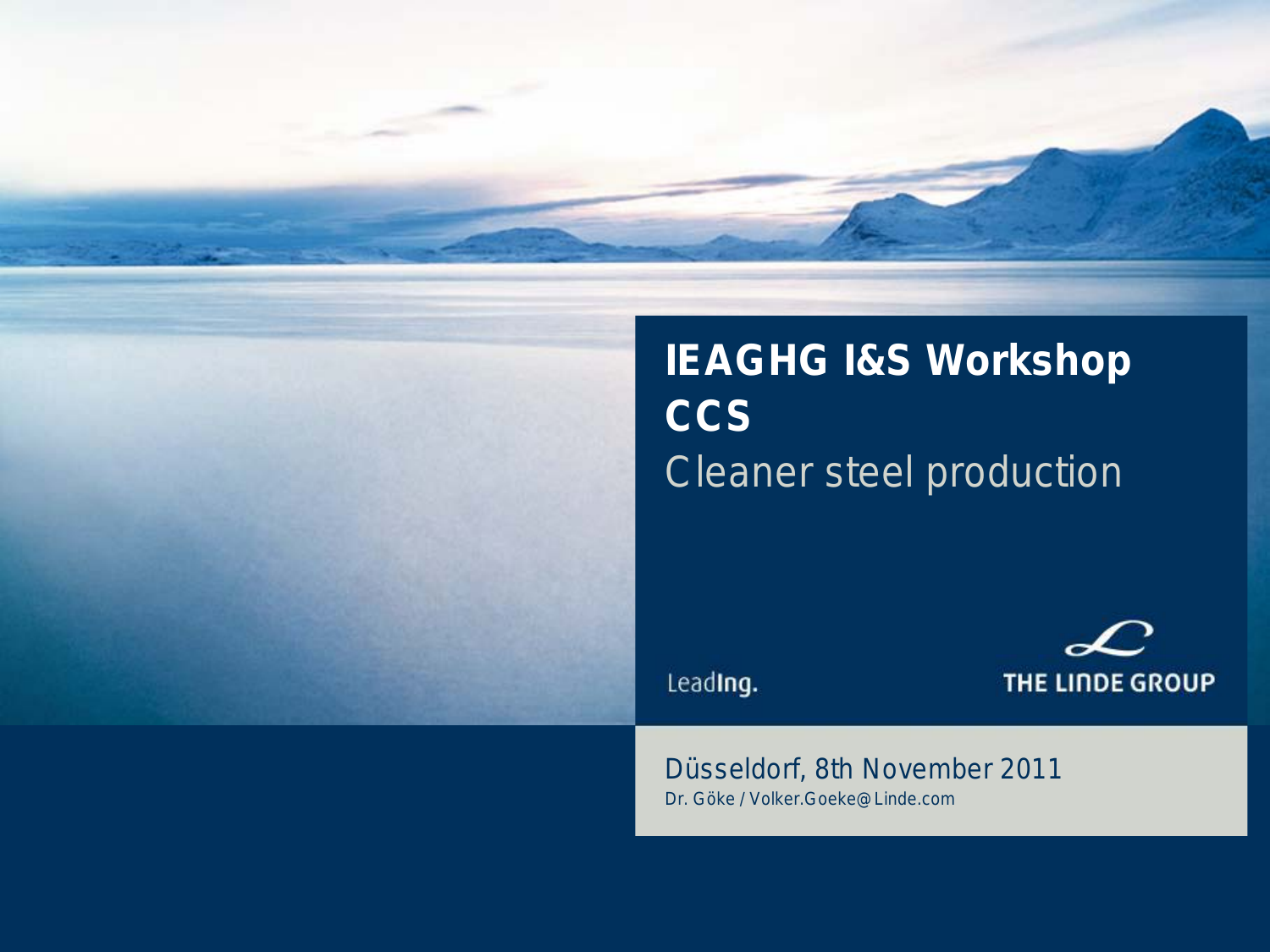#### **AGENDA**



#### **1. The Linde Group - a leader in Industrial Gases and Engineering**

- 2. Clean Energy- a growth driver at Linde
- 3. Linde project portfolio for cleaner steel production
- 4. Indicative off gas utilization case study
- 5. Summary & Outlook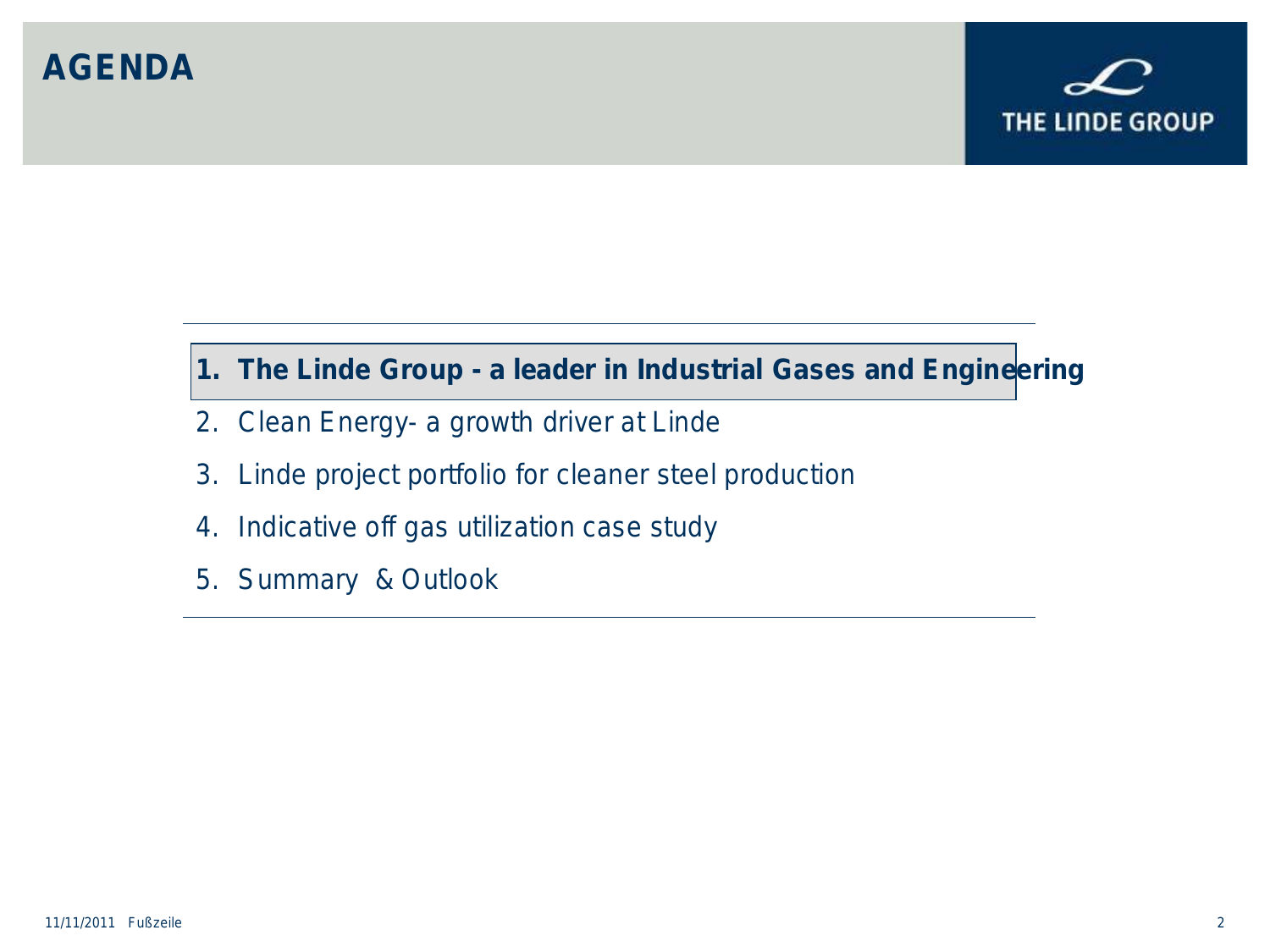#### **1 The Linde Group - a leader in Industrial Gases and Engineering** Linde R&D and Innovation Structure



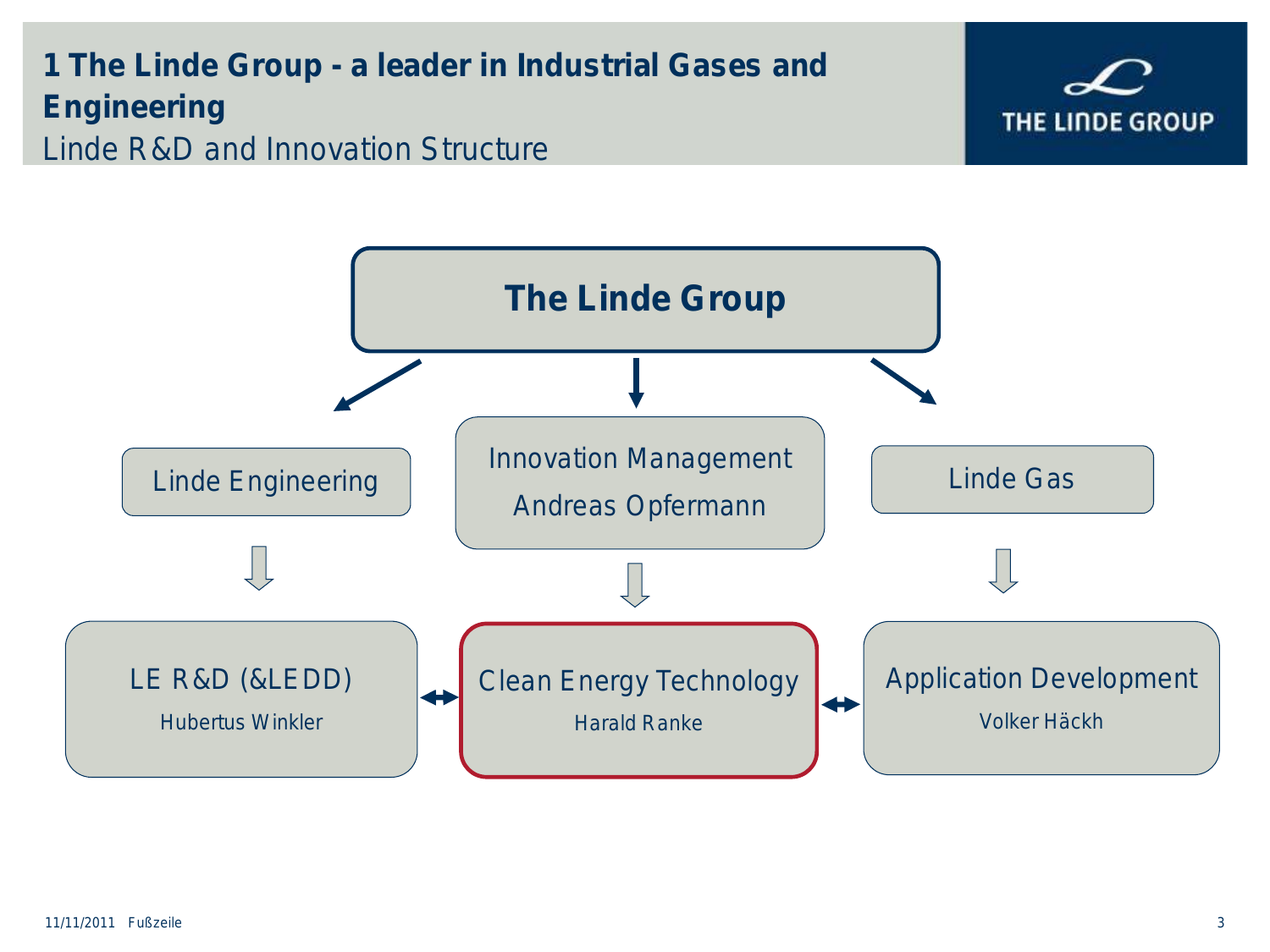#### 11/11/2011 Fußzeile 4

**1 The Linde Group - a leader in Industrial Gases and Engineering** Megatrend: Clean energy

- **Challenge: meeting increasing energy needs while reducing greenhouse gas emissions**
- **Linde supports application of sustainable energy technologies, such as photovoltaics, hydrogen and biofuels**
- **Working on solutions to lower the ecolo-gical impact of fossil fuels, e.g. CCS, EOR and LNG**



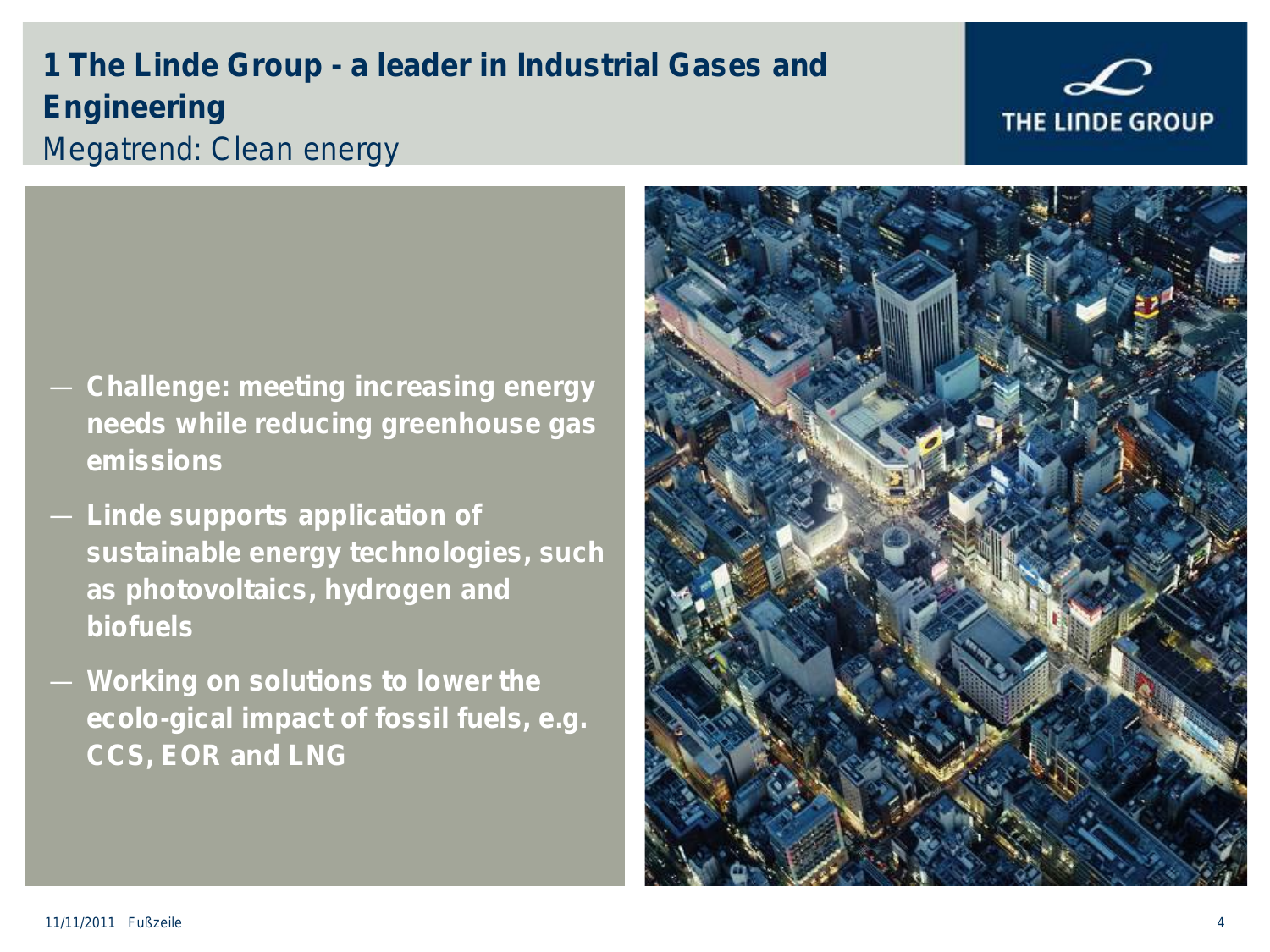# **2 Clean Energy- a growth driver at Linde**

Long-term growth drivers opportunity areas are identified



- **Maturing oil fields**
- High oil price outlook



- **Regulations**
- Public funding schemes



- Indigenous coal reserves **Clean Coal Unconv. gas**
	- Carbon reduction (with CCS/U)



• Indigenous availability

THE LINDE GROUP

Large reserves



- Sustainable spread between oil and NG
- Transition to carbon reduced fuels



- Transition to sustainable energy
- Regulations incentives
- Hydrogen Mobility

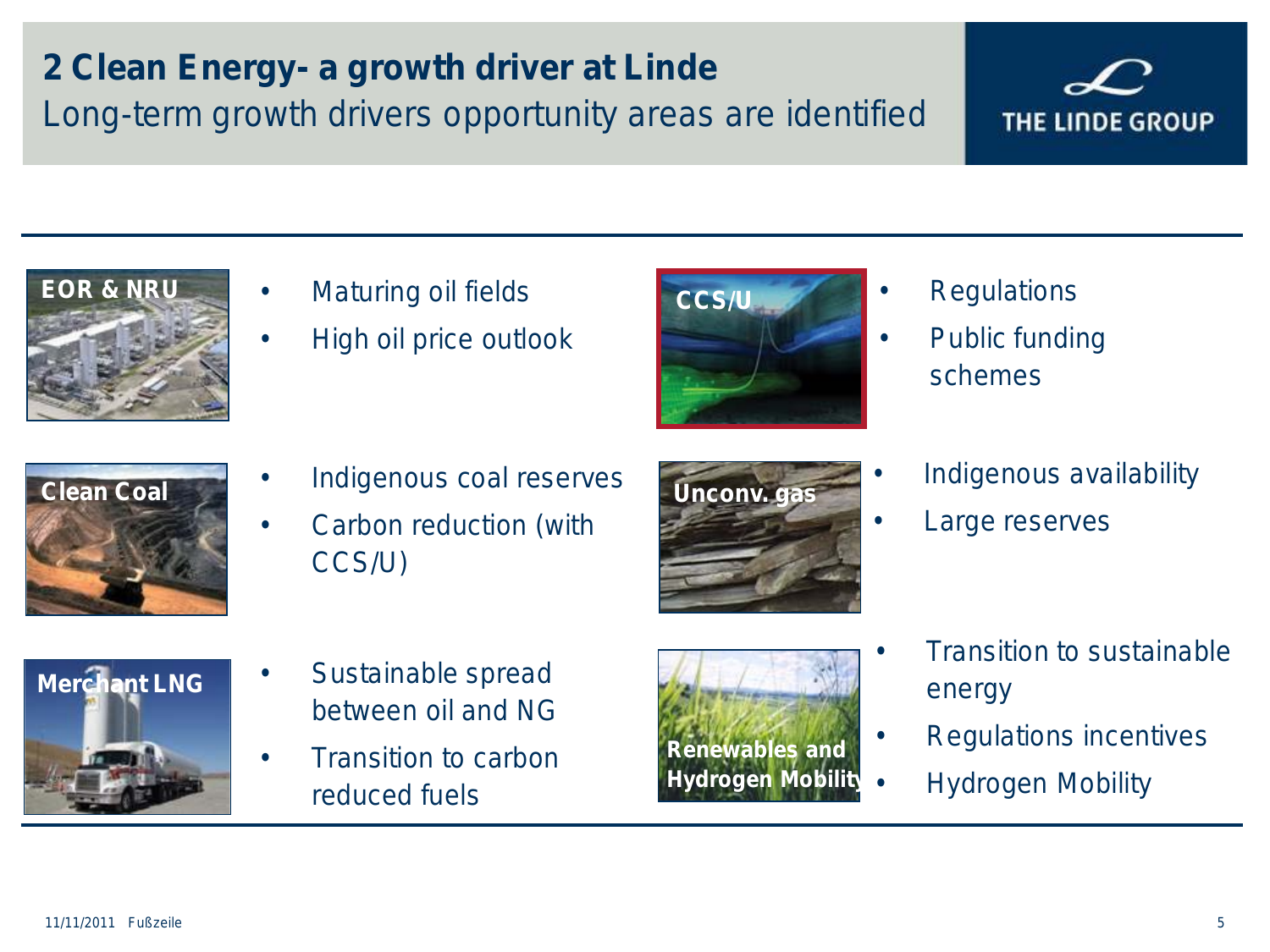# **2 Clean Energy- a growth driver at Linde**  Clean Energy has three growth horizons



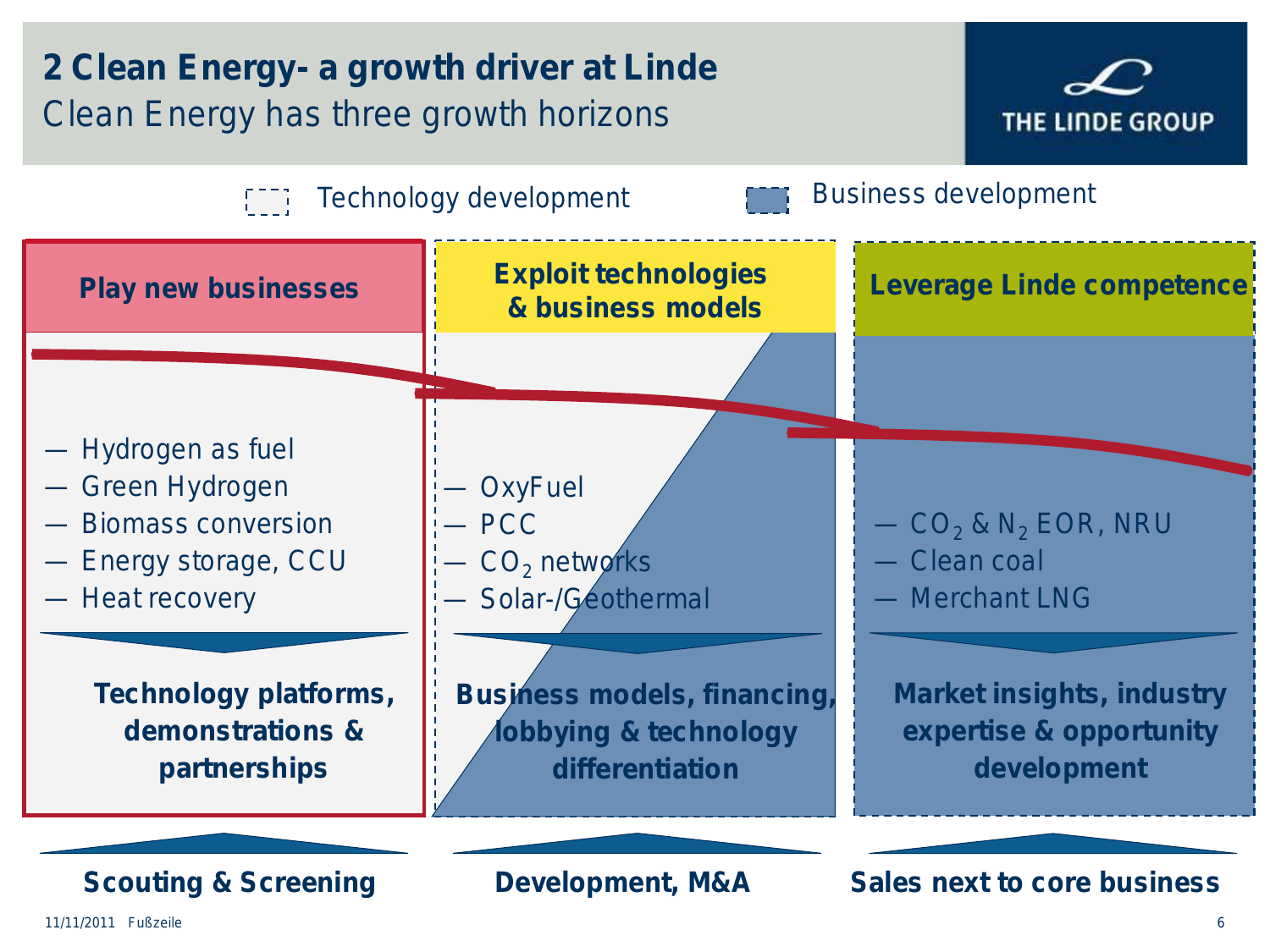#### **3 Linde project portfolio for cleaner steel production** Top view on CCS and (steel) industry

#### **Linde is adopting a dual approach to the development of relevant technologies for the steel industry:**

**In countries like Germany, with public concerns regarding CCS, Linde is looking at converting CO and hydrogen containing fuel gases into usable by-products. The concepts could also be applied in regions where sequestration sites are not available or accessible.**

**In parallel with this, Linde is selling and developing technologies that exploit oxy-fuel combustion to lower high caloric fuels consumption, lower energy consumption, or to generate flue gas streams suitable for CCS.** 

THE LINDE GROUP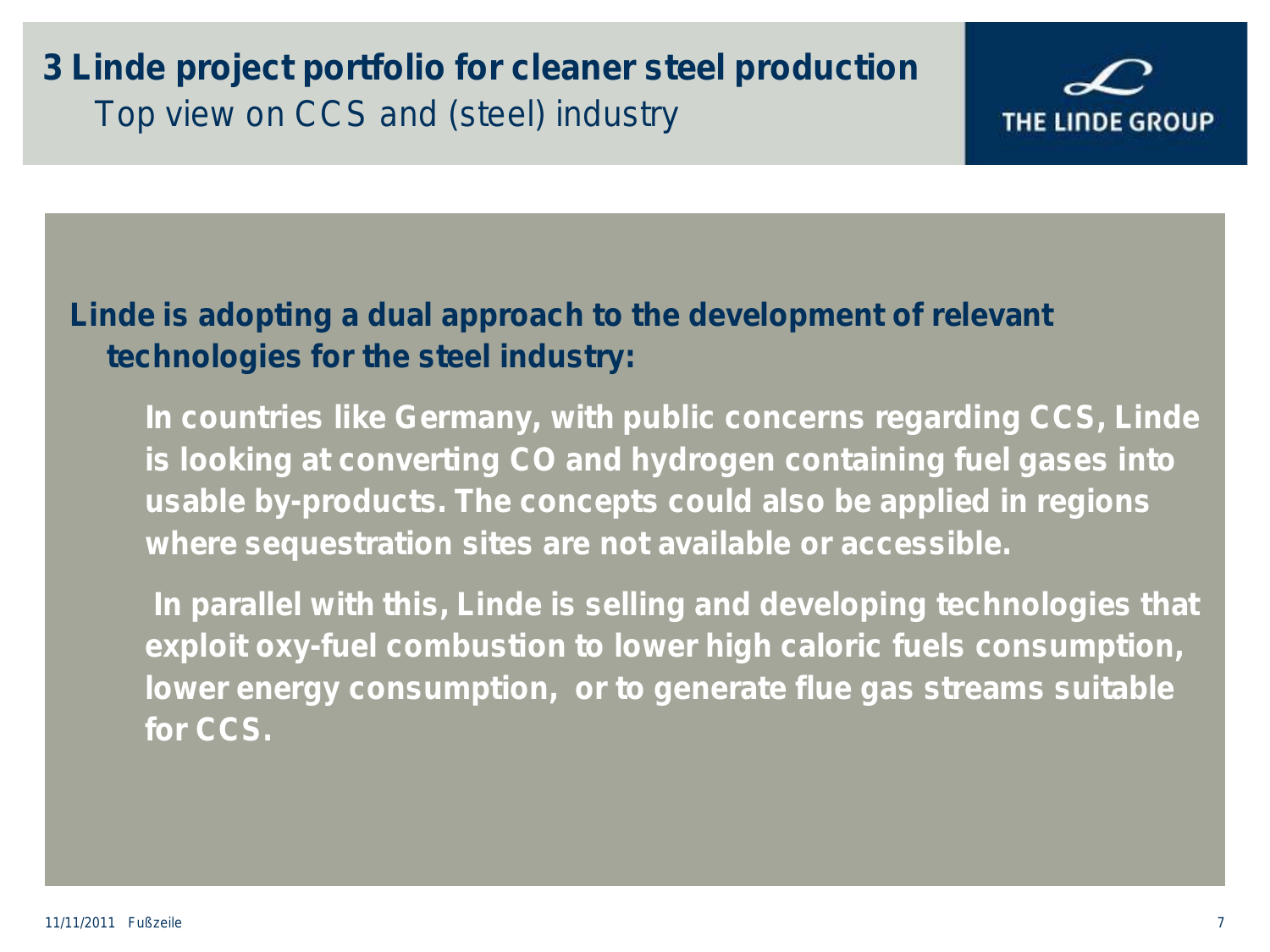# **3 Linde project portfolio for cleaner steel production** Measures to reduce CO2 footprint



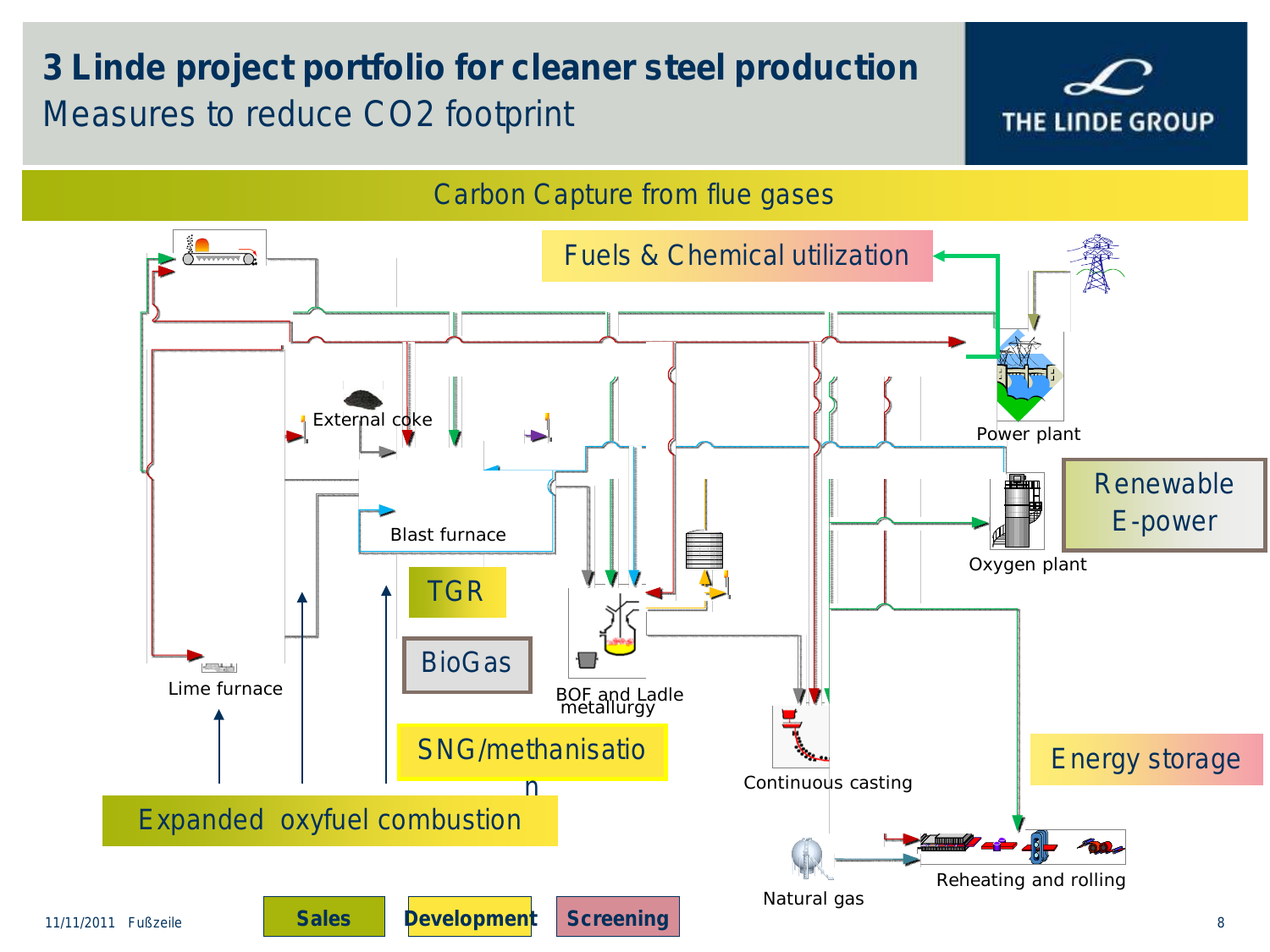#### **3 Linde project portfolio for cleaner steel production** Ecologic efficiency - today's double bind



**Linde approach during screening & scouting:** 

**Evaluate core process technologies in strategic partnerships**

THE LINDE GROUP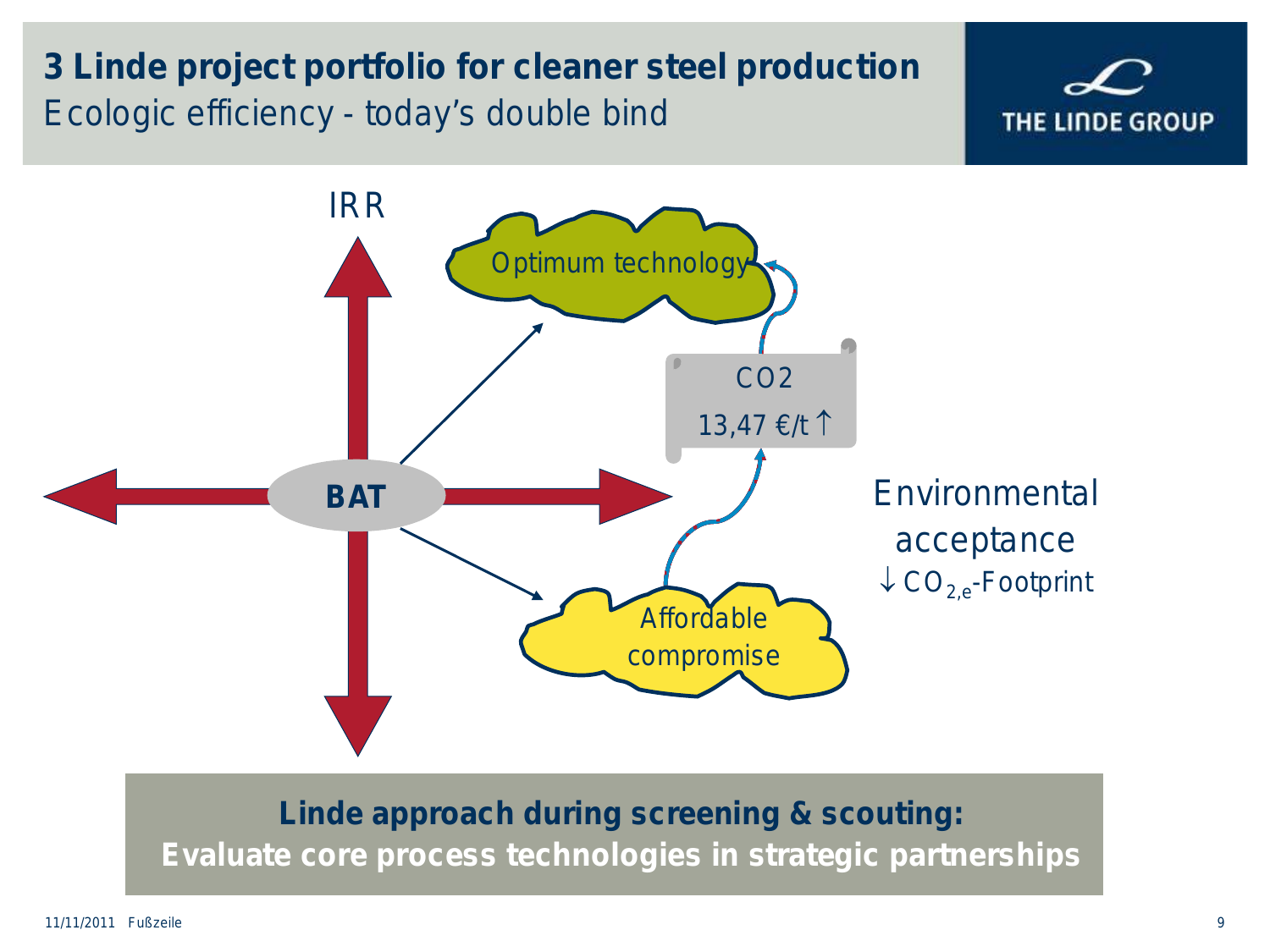# **4 Indicative off gas utilization case study** Measures to reduce CO2 footprint - summary I



| <b>Technology</b>                                | <b>Accessible</b> | Impact of process step      | <b>Abatement costs</b>     |
|--------------------------------------------------|-------------------|-----------------------------|----------------------------|
|                                                  | Mio. t CO2        | $\triangle$ t CO2 / t steel | $\Delta \in I$ t saved CO2 |
| <b>ALC N</b>                                     |                   |                             |                            |
| NG replacement, e.g. blast<br>furnace            |                   |                             |                            |
| •BioGas                                          | 1,00              | $-0,05$                     | 350                        |
| •SNG via H2O electrolysis                        |                   | $+0,20$                     | n.a.                       |
| <b>Regenerative Power</b>                        |                   |                             |                            |
| • ASU by Geothermal Power                        | 0,23              | $-0,17$                     | 110                        |
| <b>.</b>                                         |                   |                             |                            |
| <b>Chemical utilization Off-</b><br><b>Gases</b> |                   |                             |                            |
| <b>MeOH/DME &amp; downstream</b>                 |                   |                             |                            |
| • Lean Design                                    |                   |                             |                            |
| • Full reduction potential                       |                   |                             |                            |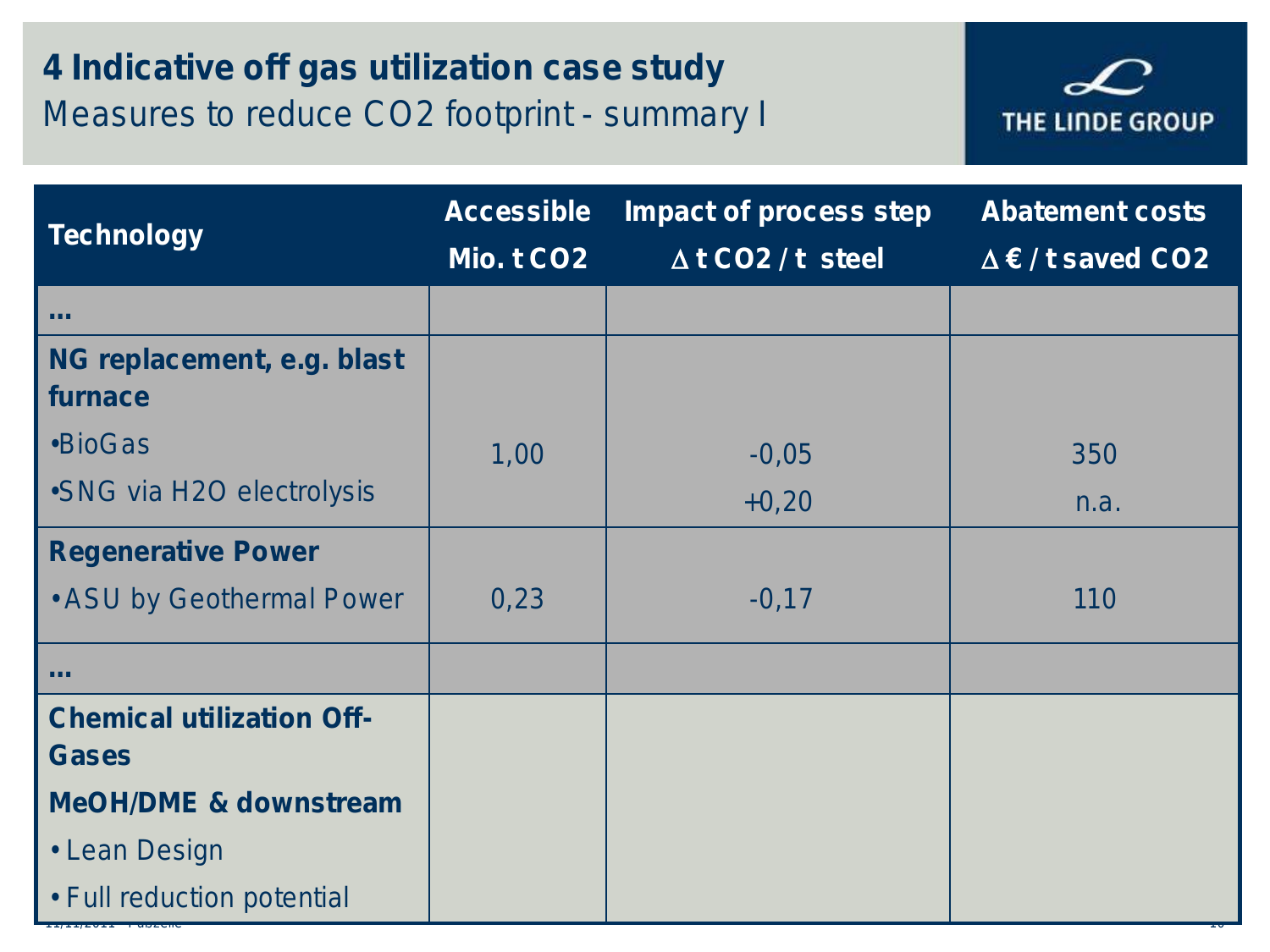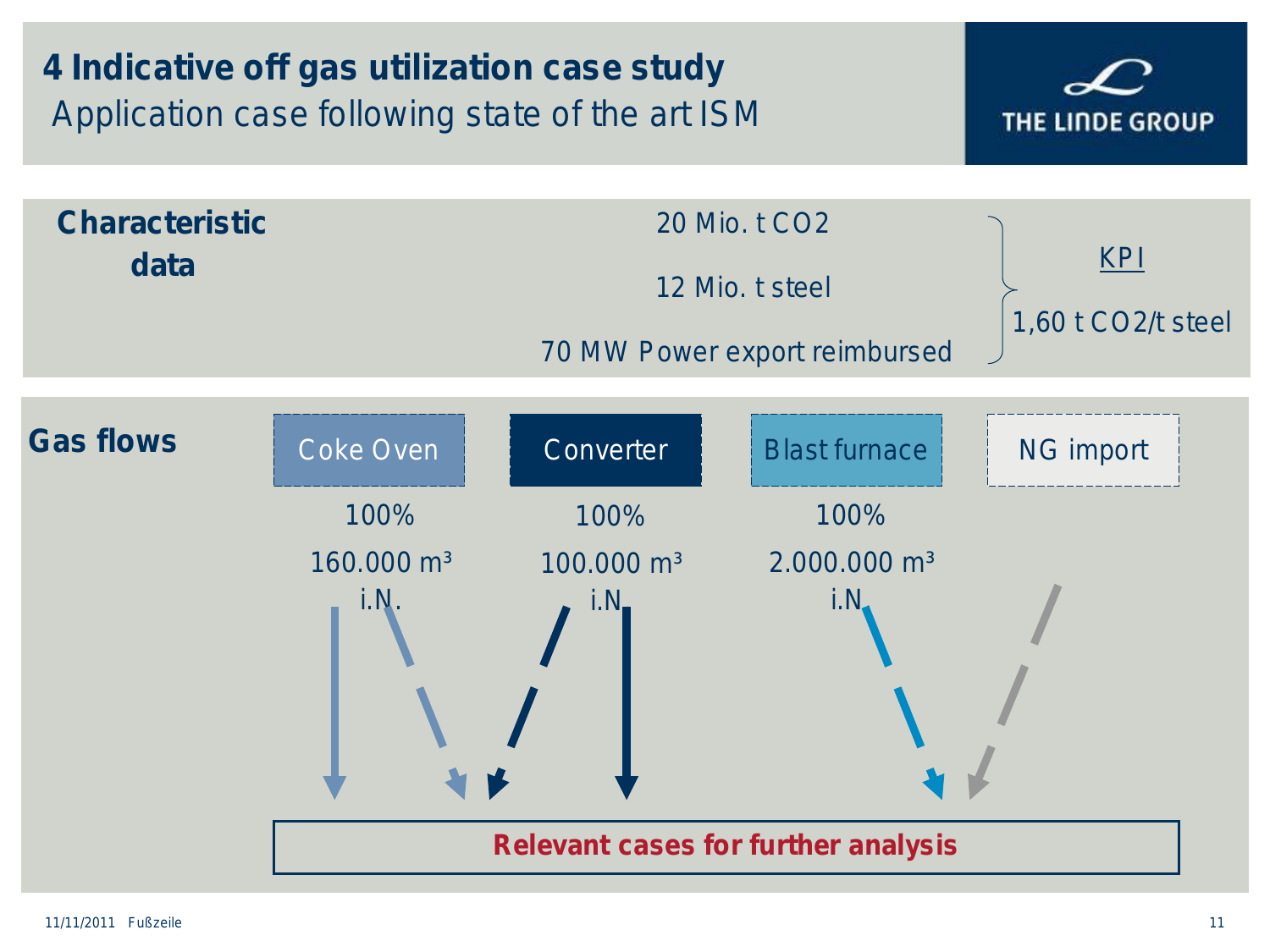# **4 Indicative off gas utilization case study** Framework for Life Cycle Analysis and economics



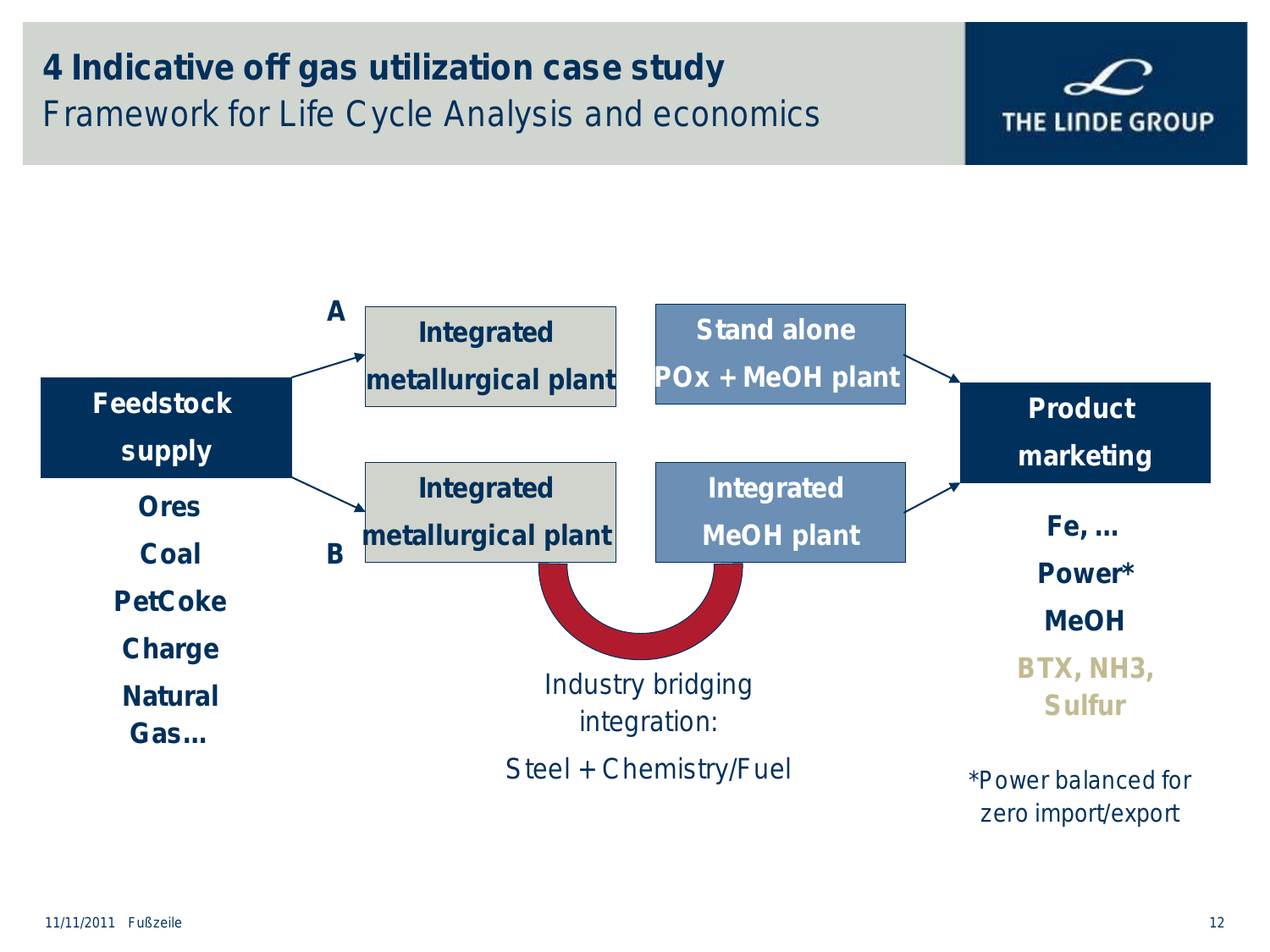

Not converted components are combusted, further downstream according to customer requirements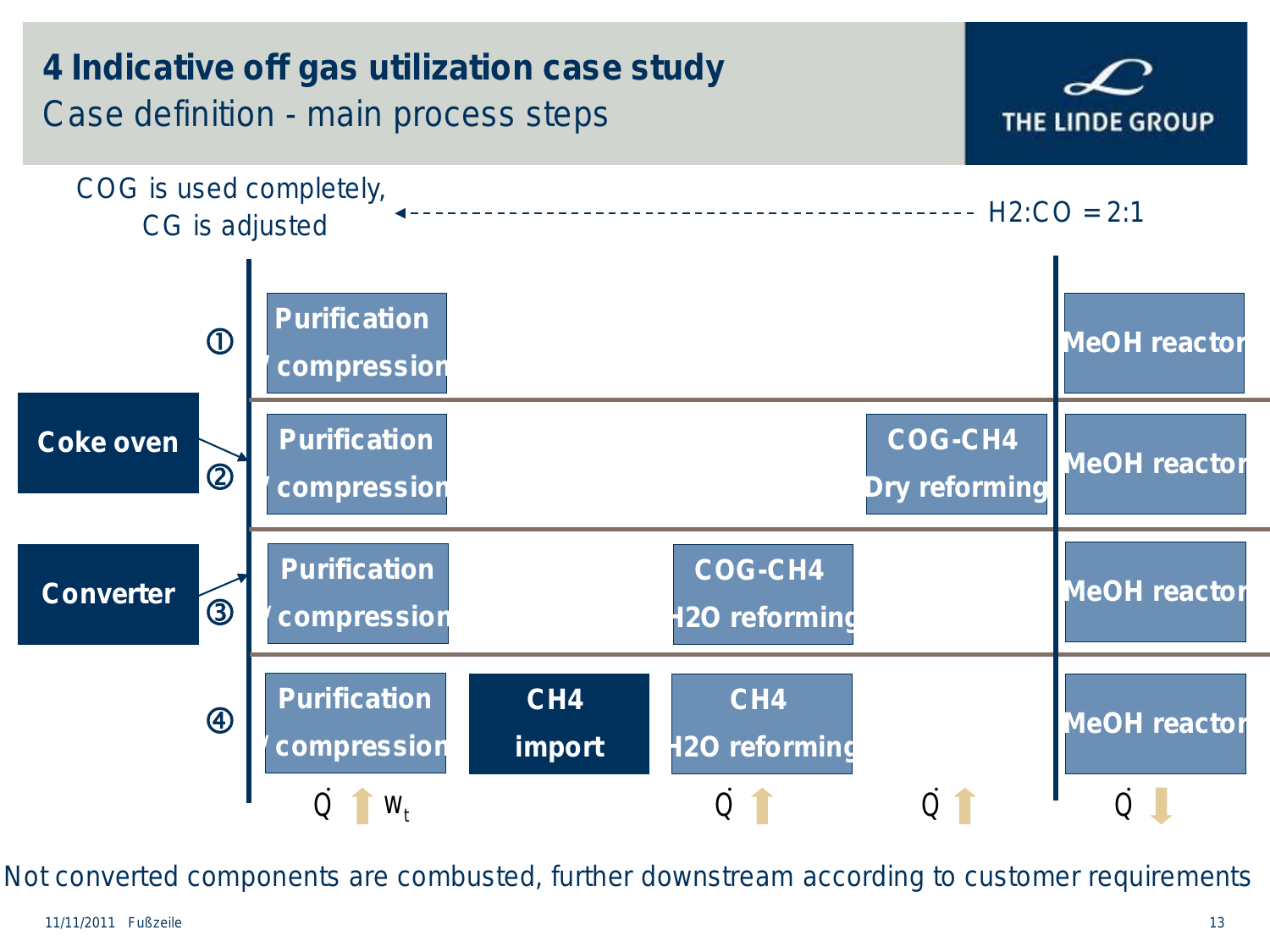# **4 Indicative off gas utilization case study** CO2-footprint "well to gate" - schematic



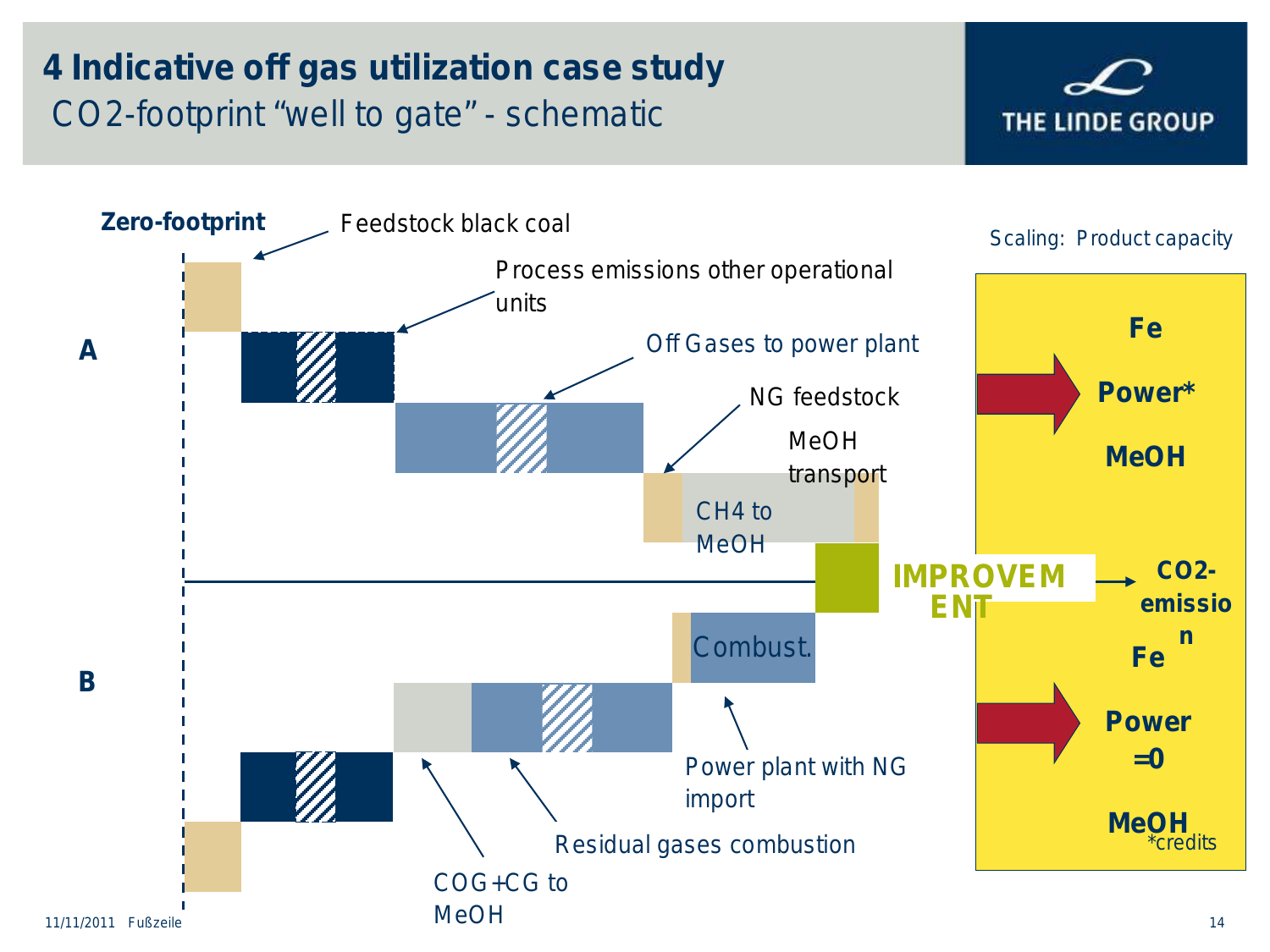# **4 Indicative off gas utilization case study** Lean concept



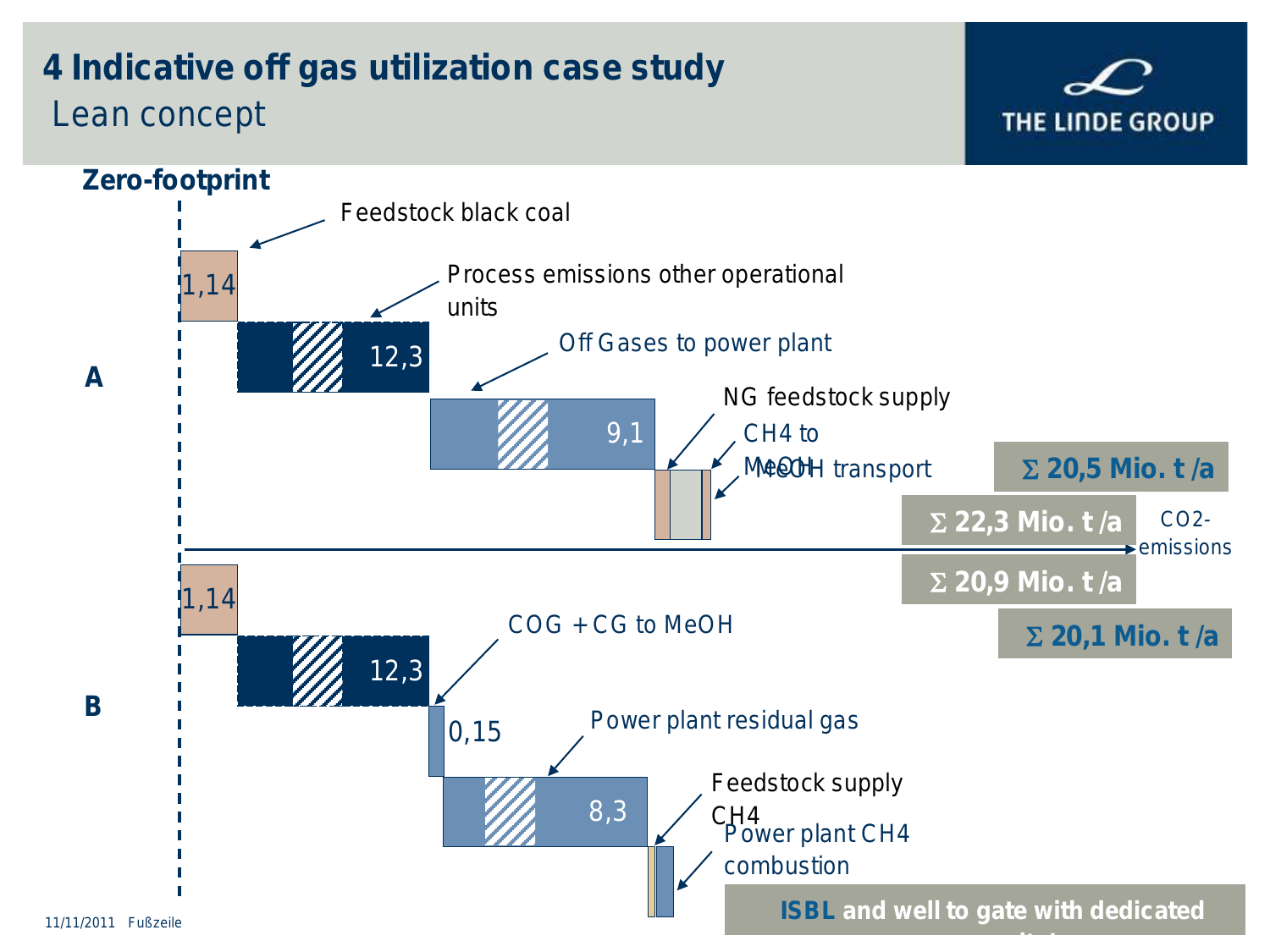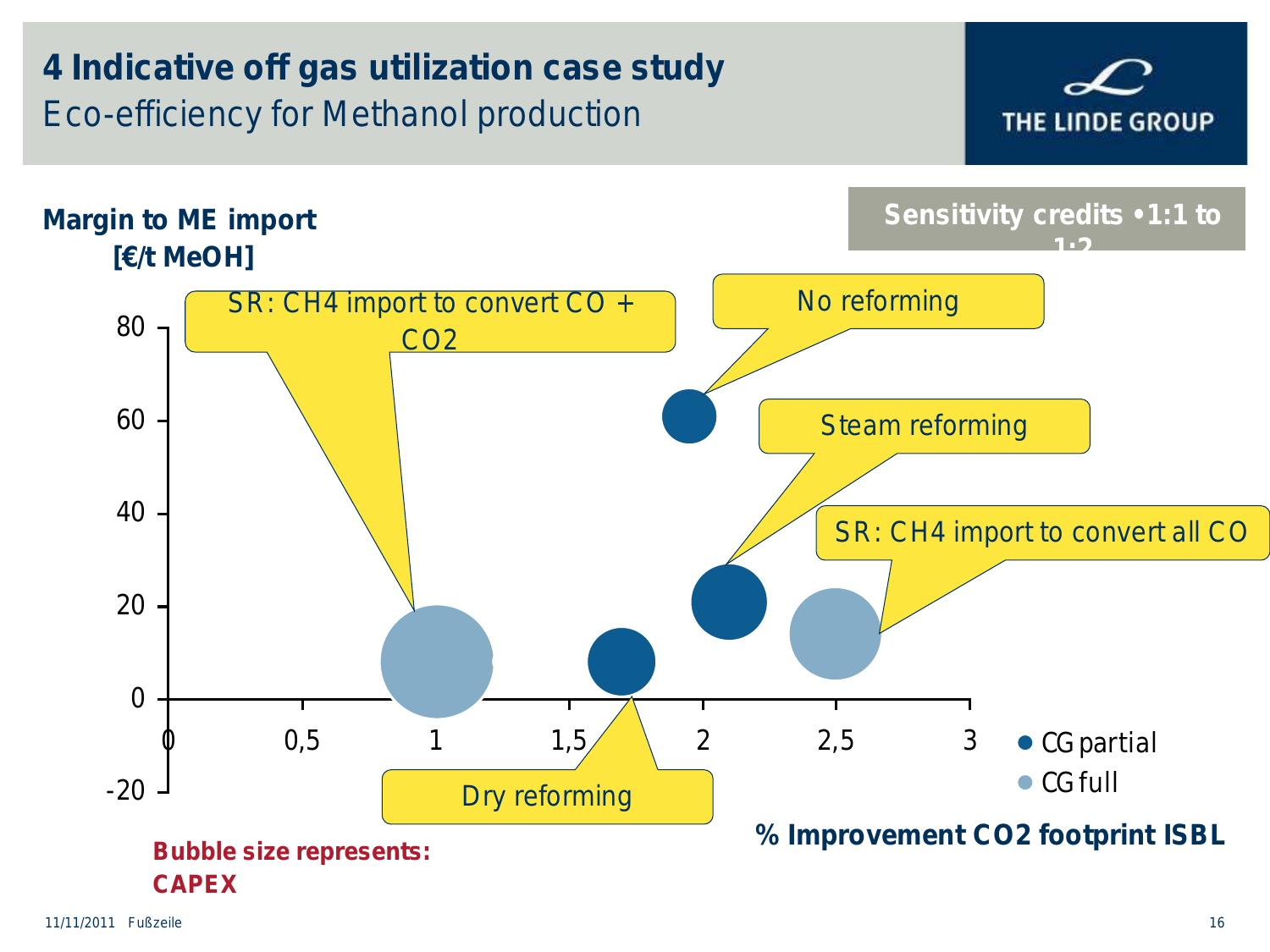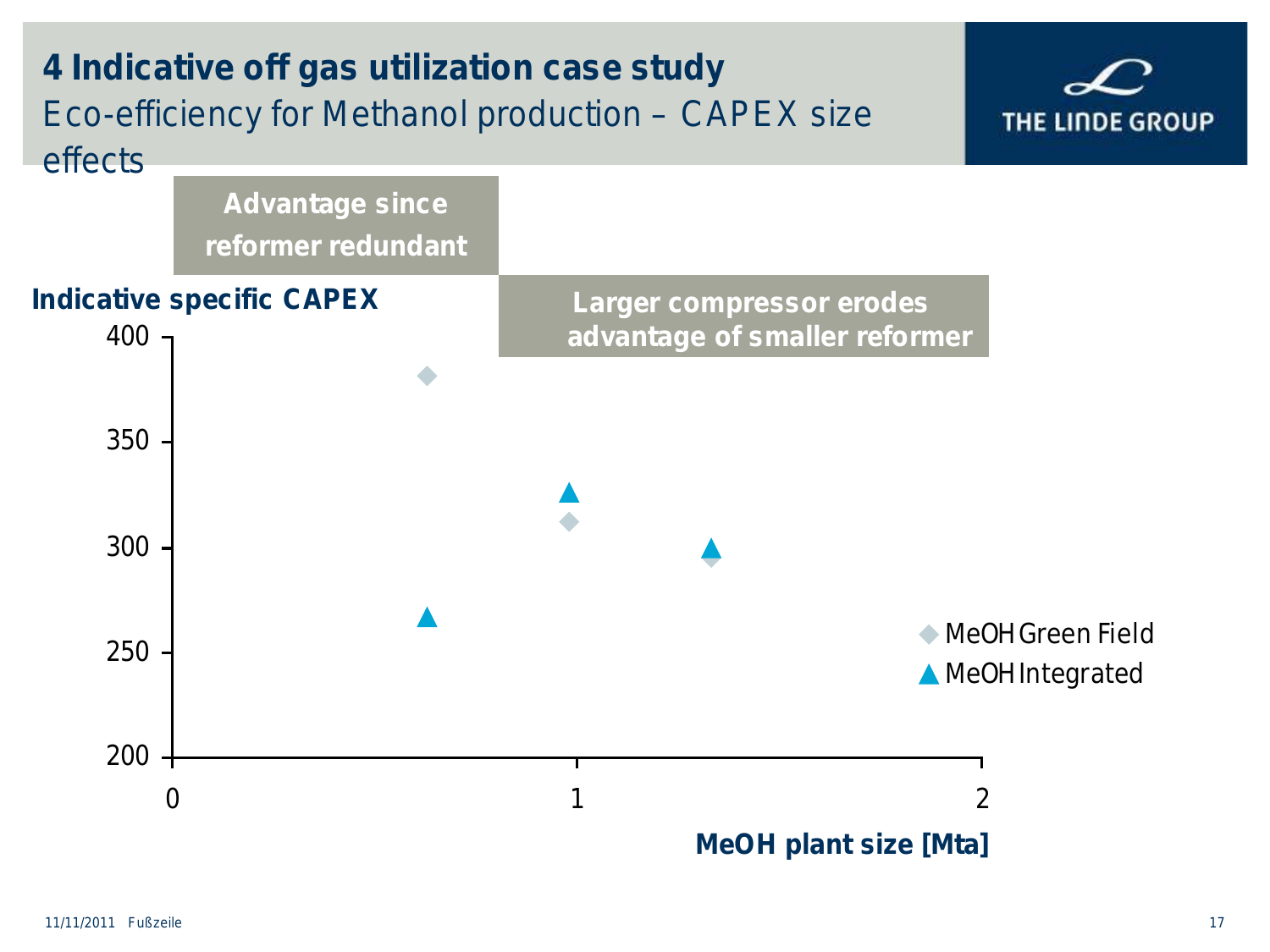

**Chemical utilization is an opportunity to reduce the CO2 emissions, it is addon!**

**Optimum Scenario "Full COG use, no reforming" with potential return** 

**Revenues instead of abatement costs also for enhanced MeOH production (reforming cases)**

#### **Strengths**

- Manageable investment, flexible downstream to even more upgrade
- Increasing CO2 certificated prices expected  $\rightarrow$  favor the proposed route
- In principle available now

#### **Challenges**

- Purification of COG and CG to catalyst specifications
- Impact on energy balance, especially consumption of COG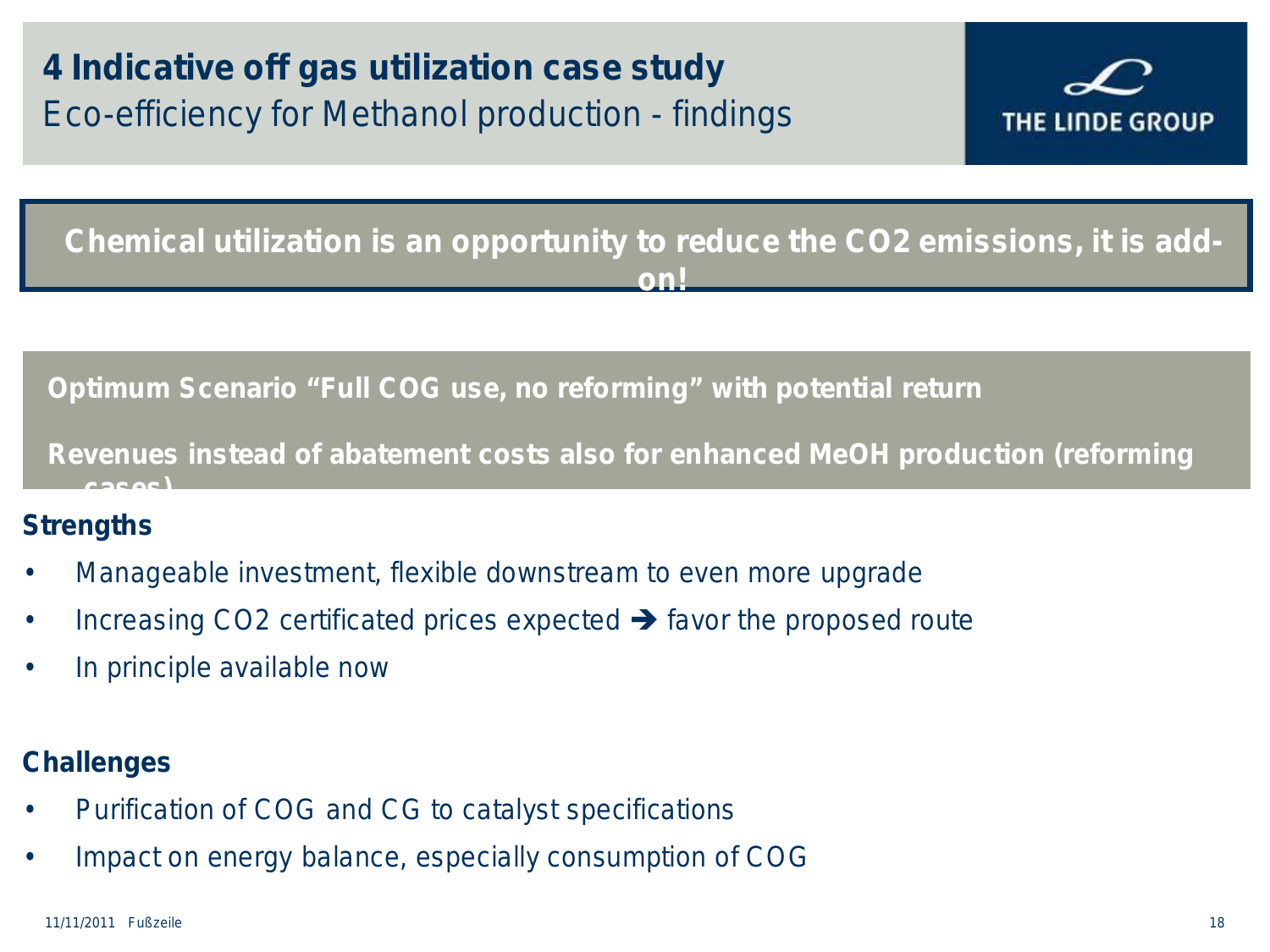#### **6 Summary & outlook** Linde's steel activities besides CCS



Linde has re-identified the Off Gas utilization for fuels chemicals production as a field of substantial business

Next, CE-T shifts from screening to development activities.

Linde feels open-minded for collaborations, e.g. site studies.

opportunities. The studies. Smart washing concepts opportunities. and robust catalysts to be further developed and tested before skimming the full potential.

**Steel companies´ deeper involvement in fuel/chemicals business** 

**Contact persons @ Linde**

**CCU** Harald Ranke CIM/CET and EU Harald.Ranke@Linde.com

**PSA Technology**

Tobias Keller/LE-ADB

Tobias.Keller@Linde-le.com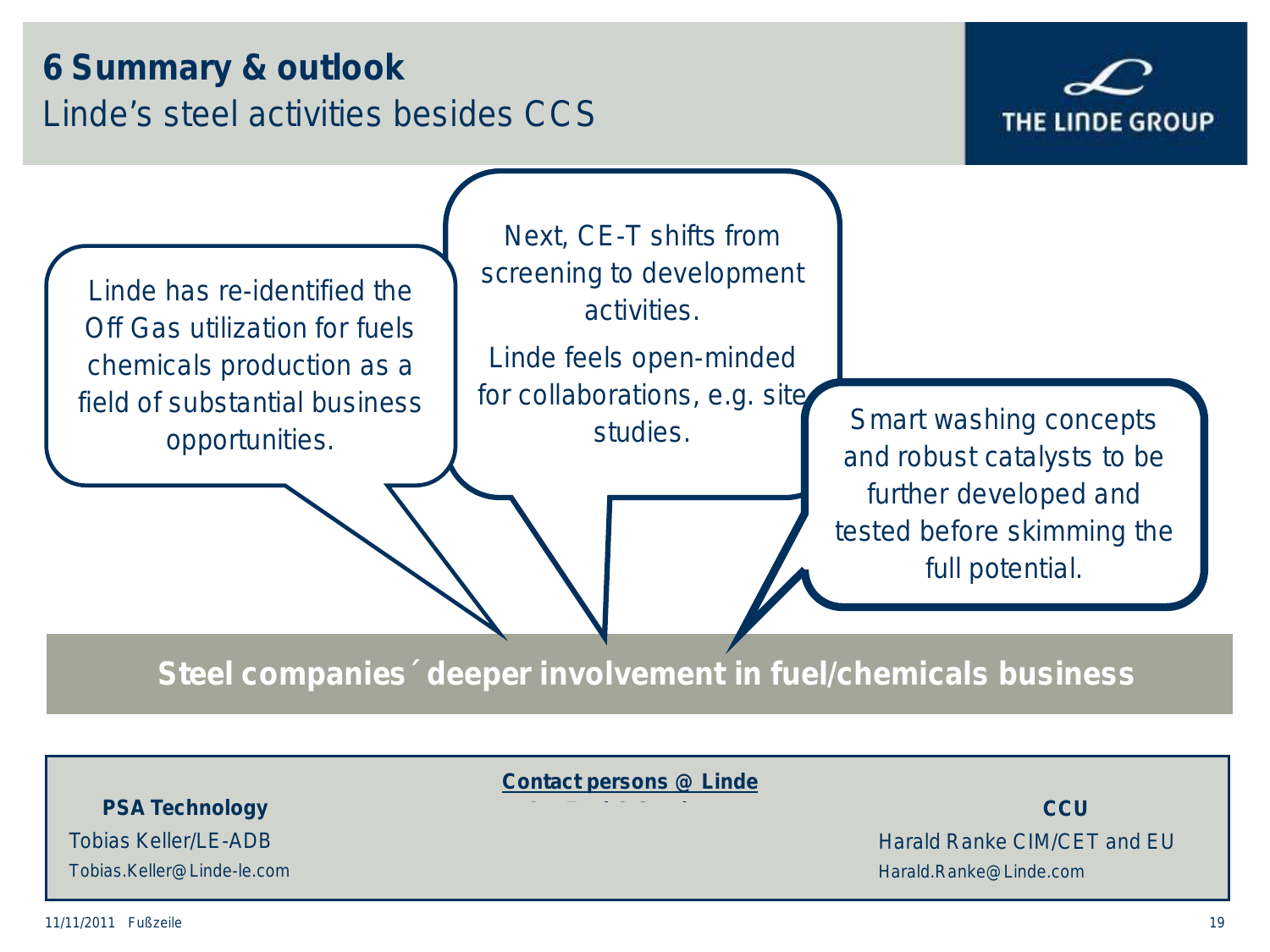# **Questions?**